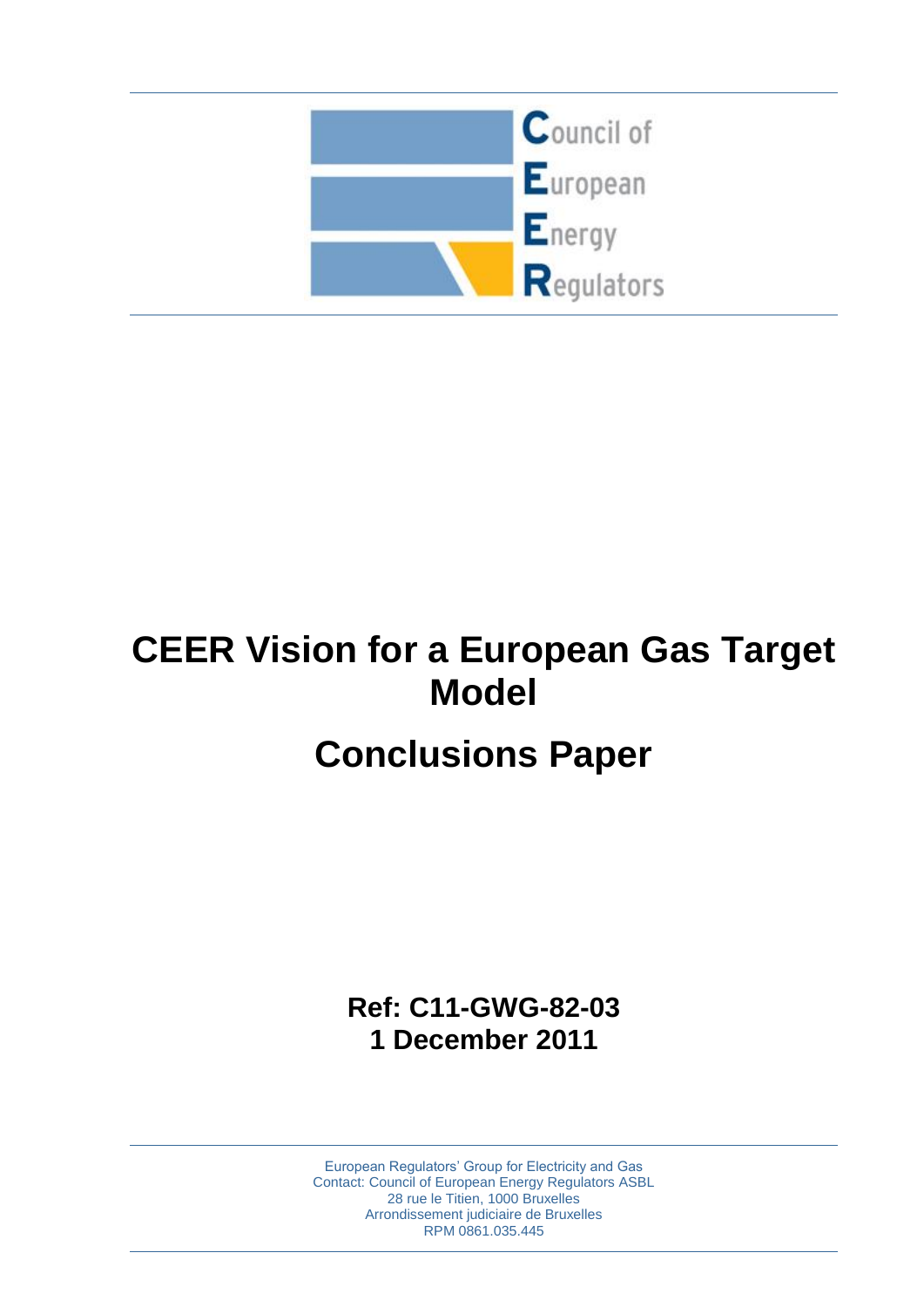

# **INFORMATION PAGE**

# **Abstract**

Following a request from the  $18<sup>th</sup>$  Madrid Forum, European energy regulators committed to produce a vision paper on a conceptual model for European gas markets (the "gas target model"). Building on regulators' work to date (including on framework guidelines in specific areas), the feedback from four dedicated public workshops and one workshop discussing the view of academia, the outcome of the CEER call for evidence (5 November 2010 to 7 January 2011) and the CEER public consultation (5 July to 20 September 2011) and the discussions at the  $19<sup>th</sup>$ and  $20<sup>th</sup>$  Madrid Fora, the current conclusions paper sets out the vision for the European Gas Market in 2014 and beyond. Furthermore, this paper proposes measures to achieve the goal of the Internal Energy Market by 2014 in line with the commitment of the European Council of 4 February 2011.

# **Related Documents**

CEER documents

- "CEER vision paper for a conceptual model for the European gas market. Call for evidence, 3 November 2010, Ref: C10-GWG-70-03, [http://www.energy](http://www.energy-regulators.eu/portal/page/portal/EER_HOME/EER_CONSULT/CLOSED%20PUBLIC%20CONSULTATIONS/GAS/GTM_CfE/CD/C10-GWG-70-03_GasTargetModel_CfE_clean.pdf)[regulators.eu/portal/page/portal/EER\\_HOME/EER\\_CONSULT/CLOSED%20PUBLIC](http://www.energy-regulators.eu/portal/page/portal/EER_HOME/EER_CONSULT/CLOSED%20PUBLIC%20CONSULTATIONS/GAS/GTM_CfE/CD/C10-GWG-70-03_GasTargetModel_CfE_clean.pdf) [%20CONSULTATIONS/GAS/GTM\\_CfE/CD/C10-GWG-70-](http://www.energy-regulators.eu/portal/page/portal/EER_HOME/EER_CONSULT/CLOSED%20PUBLIC%20CONSULTATIONS/GAS/GTM_CfE/CD/C10-GWG-70-03_GasTargetModel_CfE_clean.pdf) [03\\_GasTargetModel\\_CfE\\_clean.pdf](http://www.energy-regulators.eu/portal/page/portal/EER_HOME/EER_CONSULT/CLOSED%20PUBLIC%20CONSULTATIONS/GAS/GTM_CfE/CD/C10-GWG-70-03_GasTargetModel_CfE_clean.pdf)
- "CEER vision paper for a conceptual model for the European gas market. Evaluation of comments to the call for evidence", 2 March 2011, Ref: C11-GWG-74-03, [http://www.energy](http://www.energy-regulators.eu/portal/page/portal/EER_HOME/EER_CONSULT/CLOSED%20PUBLIC%20CONSULTATIONS/GAS/GTM_CfE/CD/C11-GWG-74-03_GTM_EoC_2%20March%202011.pdf)[regulators.eu/portal/page/portal/EER\\_HOME/EER\\_CONSULT/CLOSED%20PUBLIC](http://www.energy-regulators.eu/portal/page/portal/EER_HOME/EER_CONSULT/CLOSED%20PUBLIC%20CONSULTATIONS/GAS/GTM_CfE/CD/C11-GWG-74-03_GTM_EoC_2%20March%202011.pdf) [%20CONSULTATIONS/GAS/GTM\\_CfE/CD/C11-GWG-74-](http://www.energy-regulators.eu/portal/page/portal/EER_HOME/EER_CONSULT/CLOSED%20PUBLIC%20CONSULTATIONS/GAS/GTM_CfE/CD/C11-GWG-74-03_GTM_EoC_2%20March%202011.pdf) [03\\_GTM\\_EoC\\_2%20March%202011.pdf](http://www.energy-regulators.eu/portal/page/portal/EER_HOME/EER_CONSULT/CLOSED%20PUBLIC%20CONSULTATIONS/GAS/GTM_CfE/CD/C11-GWG-74-03_GTM_EoC_2%20March%202011.pdf)
- "CEER Draft Vision for a European Gas Target Model. Public Consultation Paper", 5 July 2011, Ref: C11-GWG-77-03, [http://www.energy](http://www.energy-regulators.eu/portal/page/portal/EER_HOME/EER_CONSULT/CLOSED%20PUBLIC%20CONSULTATIONS/GAS/Gas_Target_Model/CD/C11-GWG-77-03%20GTM%20PC_5-July-2011.pdf)[regulators.eu/portal/page/portal/EER\\_HOME/EER\\_CONSULT/CLOSED%20PUBLIC](http://www.energy-regulators.eu/portal/page/portal/EER_HOME/EER_CONSULT/CLOSED%20PUBLIC%20CONSULTATIONS/GAS/Gas_Target_Model/CD/C11-GWG-77-03%20GTM%20PC_5-July-2011.pdf) [%20CONSULTATIONS/GAS/Gas\\_Target\\_Model/CD/C11-GWG-77-](http://www.energy-regulators.eu/portal/page/portal/EER_HOME/EER_CONSULT/CLOSED%20PUBLIC%20CONSULTATIONS/GAS/Gas_Target_Model/CD/C11-GWG-77-03%20GTM%20PC_5-July-2011.pdf) [03%20GTM%20PC\\_5-July-2011.pdf](http://www.energy-regulators.eu/portal/page/portal/EER_HOME/EER_CONSULT/CLOSED%20PUBLIC%20CONSULTATIONS/GAS/Gas_Target_Model/CD/C11-GWG-77-03%20GTM%20PC_5-July-2011.pdf)
- "CEER Vision for a European Gas Target Model. Summary of Responses", 11 October 2011, Ref: C11-GWG-81-03, [http://www.energy](http://www.energy-regulators.eu/portal/page/portal/EER_HOME/EER_CONSULT/CLOSED%20PUBLIC%20CONSULTATIONS/GAS/Gas_Target_Model/CD/C11-GWG-77-03%20GTM%20PC_5-July-2011.pdf)[regulators.eu/portal/page/portal/EER\\_HOME/EER\\_CONSULT/CLOSED%20PUBLIC](http://www.energy-regulators.eu/portal/page/portal/EER_HOME/EER_CONSULT/CLOSED%20PUBLIC%20CONSULTATIONS/GAS/Gas_Target_Model/CD/C11-GWG-77-03%20GTM%20PC_5-July-2011.pdf) [%20CONSULTATIONS/GAS/Gas\\_Target\\_Model/CD/C11-GWG-77-](http://www.energy-regulators.eu/portal/page/portal/EER_HOME/EER_CONSULT/CLOSED%20PUBLIC%20CONSULTATIONS/GAS/Gas_Target_Model/CD/C11-GWG-77-03%20GTM%20PC_5-July-2011.pdf) [03%20GTM%20PC\\_5-July-2011.pdf](http://www.energy-regulators.eu/portal/page/portal/EER_HOME/EER_CONSULT/CLOSED%20PUBLIC%20CONSULTATIONS/GAS/Gas_Target_Model/CD/C11-GWG-77-03%20GTM%20PC_5-July-2011.pdf)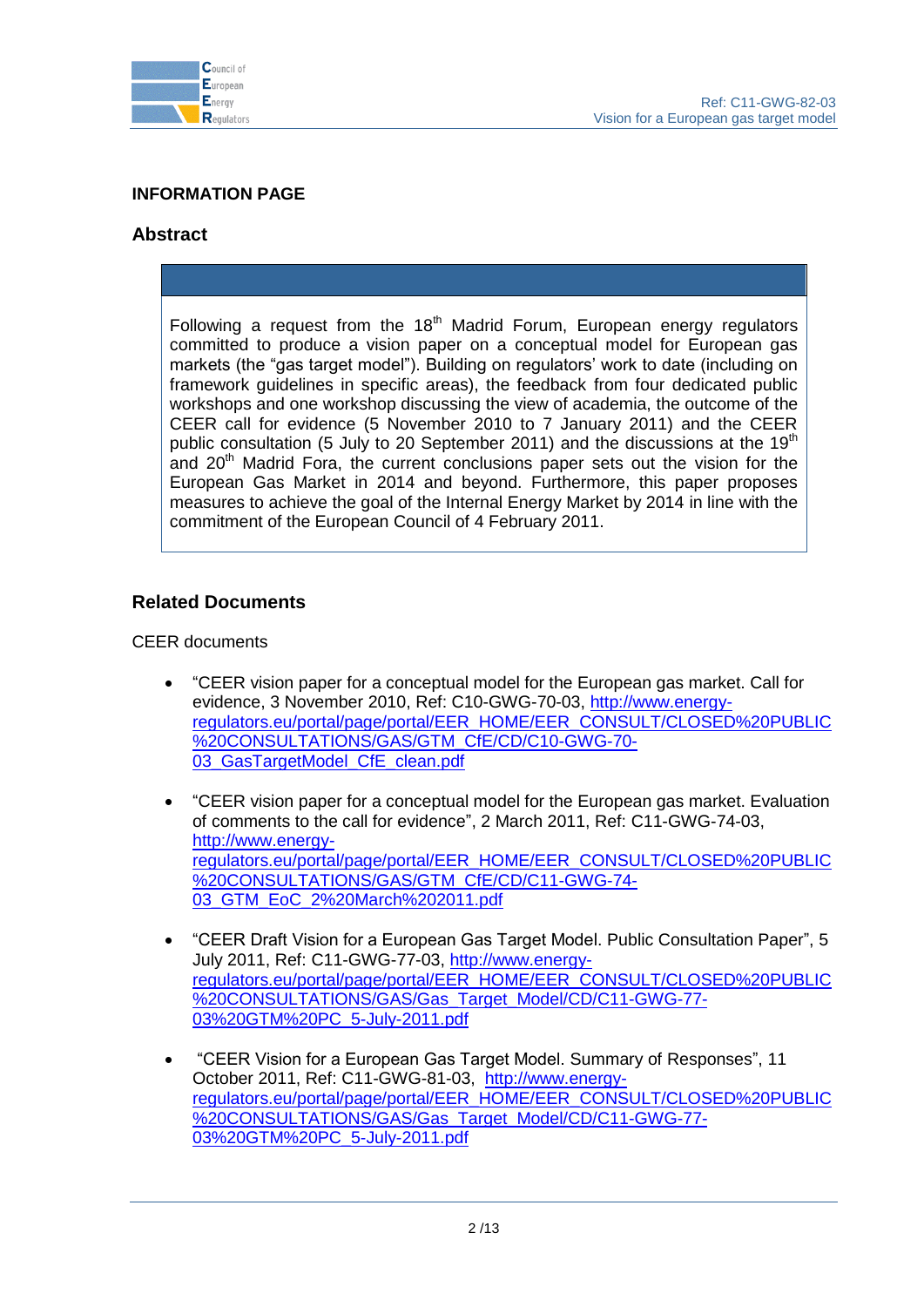

# ACER documents

- "ACER Framework Guidelines on Capacity Allocation Mechanisms for European Gas Transmission Networks", 3 August 2011, Ref. FG-2011-G-001, [http://www.acer.europa.eu/portal/page/portal/ACER\\_HOME/Public\\_Docs/Acts%20of](http://www.acer.europa.eu/portal/page/portal/ACER_HOME/Public_Docs/Acts%20of%20the%20Agency/Framework%20Guideline/Framework_Guidelines_on_Capacity_Allocation_Mechanisms_for_t/FG-2011-G-001%20(final).pdf) [%20the%20Agency/Framework%20Guideline/Framework\\_Guidelines\\_on\\_Capacity\\_](http://www.acer.europa.eu/portal/page/portal/ACER_HOME/Public_Docs/Acts%20of%20the%20Agency/Framework%20Guideline/Framework_Guidelines_on_Capacity_Allocation_Mechanisms_for_t/FG-2011-G-001%20(final).pdf) Allocation Mechanisms for t/FG-2011-G-001%20(final).pdf
- "ACER Framework Guidelines on Gas Balancing in Transmission Systems", 18 October 2011, Ref. FG-2011-G-002, [http://www.acer.europa.eu/portal/page/portal/ACER\\_HOME/Public\\_Docs/Acts%20of](http://www.acer.europa.eu/portal/page/portal/ACER_HOME/Public_Docs/Acts%20of%20the%20Agency/Framework%20Guideline/Framework%20Guidelines%20on%20Gas%20Balancing%20in%20Tr/FG%20Gas%20Balancing_final_public.pdf) [%20the%20Agency/Framework%20Guideline/Framework%20Guidelines%20on%20](http://www.acer.europa.eu/portal/page/portal/ACER_HOME/Public_Docs/Acts%20of%20the%20Agency/Framework%20Guideline/Framework%20Guidelines%20on%20Gas%20Balancing%20in%20Tr/FG%20Gas%20Balancing_final_public.pdf) [Gas%20Balancing%20in%20Tr/FG%20Gas%20Balancing\\_final\\_public.pdf](http://www.acer.europa.eu/portal/page/portal/ACER_HOME/Public_Docs/Acts%20of%20the%20Agency/Framework%20Guideline/Framework%20Guidelines%20on%20Gas%20Balancing%20in%20Tr/FG%20Gas%20Balancing_final_public.pdf)

# External documents

- Regulation (EC) No 715/2009 of the European Parliament and of the Council of 13 July 2009 on conditions for access to the natural gas transmission networks and repealing Regulation (EC) No 1775/2005, [http://eur](http://eur-lex.europa.eu/LexUriServ/LexUriServ.do?uri=OJ:L:2009:211:0036:0054:EN:PDF)[lex.europa.eu/LexUriServ/LexUriServ.do?uri=OJ:L:2009:211:0036:0054:EN:PDF](http://eur-lex.europa.eu/LexUriServ/LexUriServ.do?uri=OJ:L:2009:211:0036:0054:EN:PDF)
- Directive 2009/73/EC of the European Parliament and of the Council of 13 July 2009 concerning common rules for the internal market in natural gas and repealing Directive 2003/55/EC, [http://eur](http://eur-lex.europa.eu/LexUriServ/LexUriServ.do?uri=OJ:L:2009:211:0094:0136:EN:PDF)[lex.europa.eu/LexUriServ/LexUriServ.do?uri=OJ:L:2009:211:0094:0136:EN:PDF](http://eur-lex.europa.eu/LexUriServ/LexUriServ.do?uri=OJ:L:2009:211:0094:0136:EN:PDF)
- European Council Conclusions 4 February 2011, [http://www.consilium.europa.eu/uedocs/cms\\_data/docs/pressdata/en/ec/119175.pdf](http://www.consilium.europa.eu/uedocs/cms_data/docs/pressdata/en/ec/119175.pdf)
- "Market design for natural gas: the target model for the internal market", LECG study, March 2011, [http://www.energy](http://www.energy-regulators.eu/portal/page/portal/EER_HOME/EER_CONSULT/CLOSED%20PUBLIC%20CONSULTATIONS/GAS/GTM_CfE/Tab1/LECG%20Gas_Target_Model_0700311.pdf)[regulators.eu/portal/page/portal/EER\\_HOME/EER\\_CONSULT/CLOSED%20PUBLIC](http://www.energy-regulators.eu/portal/page/portal/EER_HOME/EER_CONSULT/CLOSED%20PUBLIC%20CONSULTATIONS/GAS/GTM_CfE/Tab1/LECG%20Gas_Target_Model_0700311.pdf) [%20CONSULTATIONS/GAS/GTM\\_CfE/Tab1/LECG%20Gas\\_Target\\_Model\\_070031](http://www.energy-regulators.eu/portal/page/portal/EER_HOME/EER_CONSULT/CLOSED%20PUBLIC%20CONSULTATIONS/GAS/GTM_CfE/Tab1/LECG%20Gas_Target_Model_0700311.pdf) [1.pdf](http://www.energy-regulators.eu/portal/page/portal/EER_HOME/EER_CONSULT/CLOSED%20PUBLIC%20CONSULTATIONS/GAS/GTM_CfE/Tab1/LECG%20Gas_Target_Model_0700311.pdf)
- "A vision for the EU target model: the MECO-S Model ", Glachant, Jean-Michel, Florence School of Regulation, EUI Working Papers, RSCAS 2011/38, June 2011, [http://www.florence](http://www.florence-school.eu/portal/page/portal/FSR_HOME/ENERGY/Publications/Working_Papers/2011/RSCAS_2011_38.rev.pdf)[school.eu/portal/page/portal/FSR\\_HOME/ENERGY/Publications/Working\\_Papers/20](http://www.florence-school.eu/portal/page/portal/FSR_HOME/ENERGY/Publications/Working_Papers/2011/RSCAS_2011_38.rev.pdf) [11/RSCAS\\_2011\\_38.rev.pdf](http://www.florence-school.eu/portal/page/portal/FSR_HOME/ENERGY/Publications/Working_Papers/2011/RSCAS_2011_38.rev.pdf)
- Congestion management procedures / Commission proposal for guidelines to be adopted via a comitology procedure, [http://ec.europa.eu/energy/gas\\_electricity/consultations/20110412\\_gas\\_en.htm](http://ec.europa.eu/energy/gas_electricity/consultations/20110412_gas_en.htm)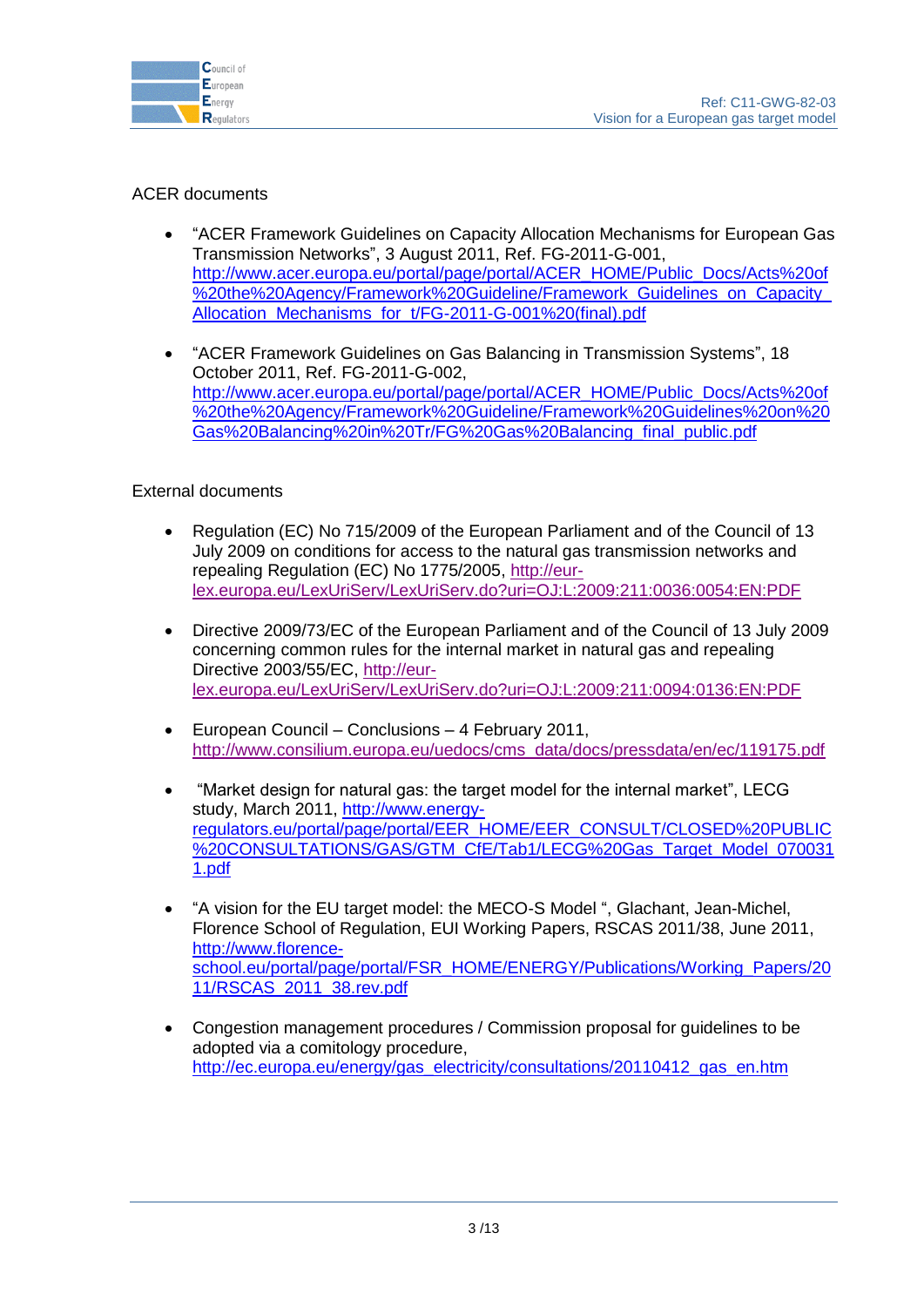

# **Table of Contents**

| 3. CEER'S VISION ON A TARGET MODEL FOR EUROPEAN GAS MARKETS 8 |  |
|---------------------------------------------------------------|--|
|                                                               |  |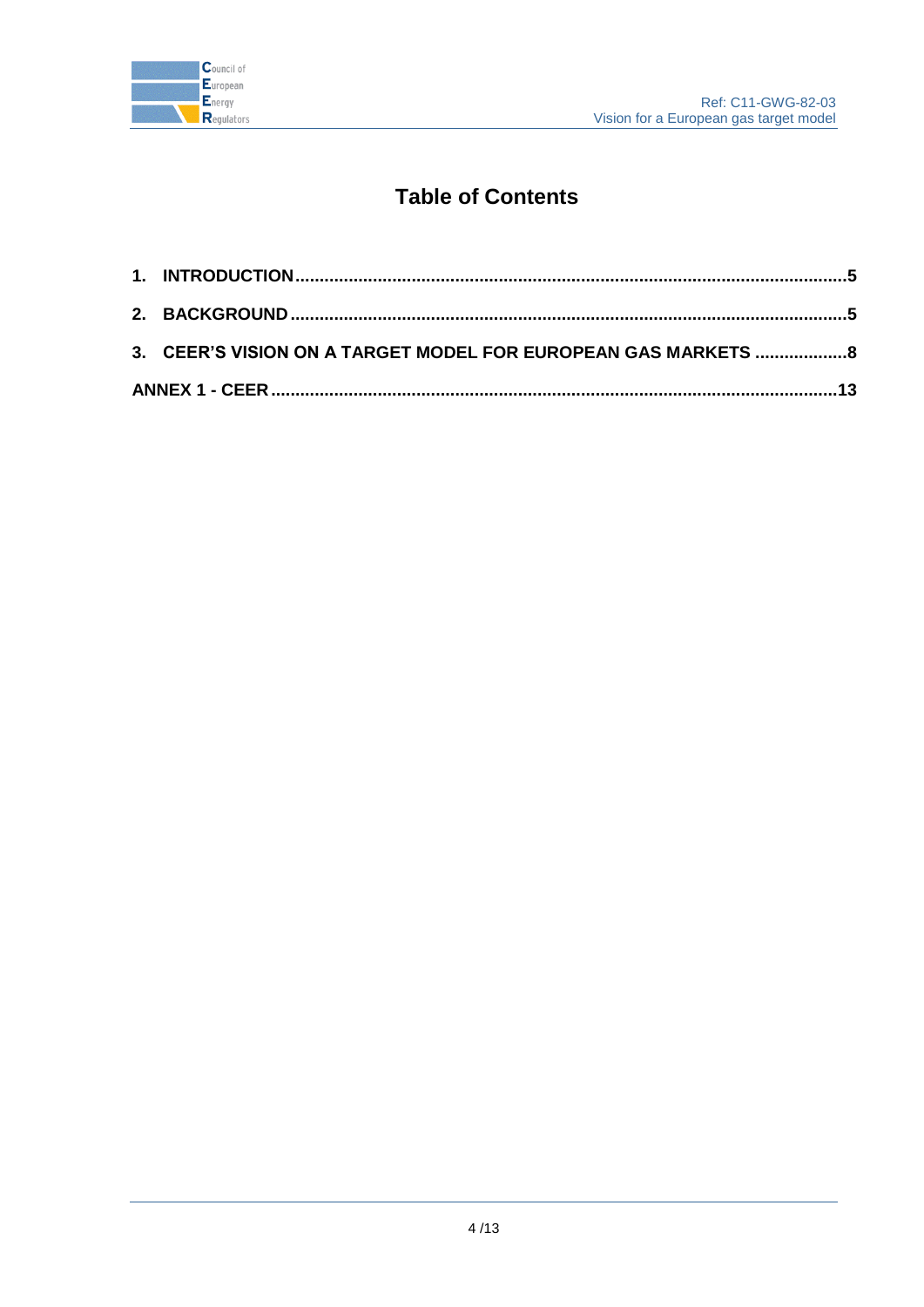

# <span id="page-4-0"></span>**1. Introduction**

At the 18<sup>th</sup> Madrid Forum (September 2010) European energy regulators were mandated to initiate a process to establish a target model for European gas markets. Since then, regulators have engaged in an intensive (and extensive) dialogue with all stakeholders on how the goal of the Internal Gas Market can be achieved. A CEER call for evidence was launched in 2010<sup>1</sup>. CEER ran five public workshops, stakeholder roundtables, bilateral discussions as well as one webinar, all of which were very well attended. A formal public consultation was carried out between July and September 2011<sup>2</sup>. Both the consultation document and a summary of responses can be found on the CEER website.

Regulators provided an update to the September 2011 Madrid Forum and the Forum invited NRAs together with Member States, ENTSOG and other stakeholders to clarify how the different gas framework guidelines/ network codes relate to each other, as well as to elaborate on market based mechanisms for network users to signal the need for incremental capacity and for that capacity to be allocated. Furthermore, the Madrid Forum invited regulators to examine where and how to implement the measures proposed in the Gas Target Model with a view to completing the internal market by 2014.

In their approach, regulators see a competitive European gas market as a combination of entry-exit zones with virtual hubs. Their vision suggests that the development of competition should be based on the development of liquid hubs across Europe at which gas can be traded (these may be national or cross-border). Market integration should be served by efficient use of infrastructures, allowing market players to freely ship gas between market areas and respond to price signals to help gas flowing to where it is valued most. The target model has to allow for sufficient and efficient levels of infrastructure investment, in particular where physical congestions hinder market integration.

The purpose of this paper is to set out the vision of the European Gas Market and is the result of this intensive dialogue with all stakeholders over the last year. Chapter 2 provides background information to this work and Chapter 3 describes CEER"s vision on a target model for European gas markets.

# <span id="page-4-1"></span>**2. Background**

# *The European gas markets today*

The European Union is highly dependent on gas produced outside of its borders – some 64% of demand in 2009 $3$  – and transported either via long-distance pipelines or LNG facilities. Energy dependency is going to grow in the future, depending on the ENTSOG Ten Year Network Development Plan 2011 demand scenario considered, to more than 70%<sup>4</sup>.

<sup>2</sup> http://www.energyregulators.eu/portal/page/portal/EER\_HOME/EER\_CONSULT/CLOSED%20PUBLIC%20CONSULTATIONS/G AS/Gas\_Target\_Model/CD

<sup>1&</sup>lt;br><sup>1</sup> http://www.energy-

regulators.eu/portal/page/portal/EER\_HOME/EER\_CONSULT/CLOSED%20PUBLIC%20CONSULTATIONS/G AS/GTM\_CfE/CD

 $3$  Eurostat energy dependence EU-27.

<sup>4</sup> Own calculations based on ENTSOG TYNDP 2011; shale gas not considered.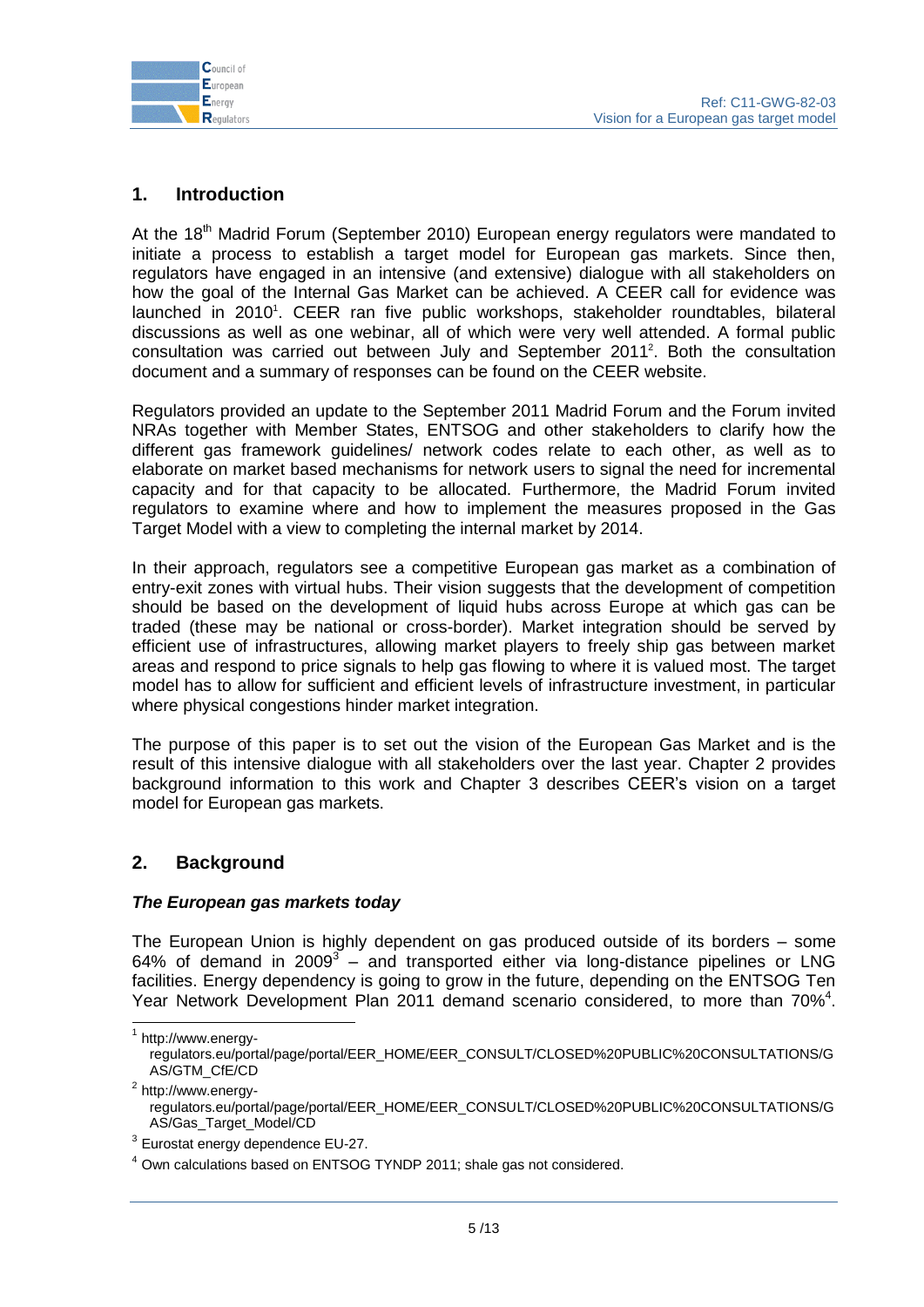

While there are also early developments in exploring shale gas in Europe, the decline of gas production in Europe leads to import dependency to remain a key feature over the period until 2020. At the same time, the need for downstream flexibility should increase. Indeed, with an obligation for 20% of Europe's energy to come from renewable sources in 2020, many Member States are seeing a significant increase in intermittent sources of generation, e.g. wind. As such, we expect much greater short term fluctuations in gas demand than previously, as we see more gas-fired power stations coming online.

In many European countries, security of supply has been historically met through long-term contractual arrangements (typically 25 years) between gas producers and buyers, which give gas buyers flexibility above an agreed minimum in the volumes of gas that will be delivered within a contract year. These contracts usually include "take or pay" obligations, meaning that European buyers must "take or pay" for the minimum agreed volumes of gas. The longterm gas contracts have also been seen as a key mechanism to underpin the investment in long-distance pipelines and in gas production by sharing risks between gas producers and importers. They remain important not only in guaranteeing security of supply but also in underpinning the investment in long-distance pipelines and in gas production. They have been seen as a key tool for sharing risks between gas suppliers and those investing. The import dependence also means that Member States require additional sources of flexibility to cover demand fluctuations. In many Member States, storage provides an important source of seasonal and short term flexibility, with gas being imported in summer to inject into storage to supply peak winter demand.

Trading at Europe"s gas wholesale markets or hubs has made progress over the last decade, particularly in North West Europe. However, progress has not been the same in all parts of Europe and also where gas hubs have emerged, liquidity is still regarded by many as insufficient. The British National Balancing Point (NBP) is the most liquid hub with churn ratios (total volume of gas traded compared to the volume of gas consumed) of 15 in 2010. But churn ratios at hubs in continental Europe are, although increasing, much lower. With the reduction in gas demand due to the economic downturn in 2009 and the increase in LNG imports available for Europe, we have seen a renegotiation of the oil-indexed prices in the long-term gas contracts in favour of a more "gas-on-gas pricing". However, more needs to be done for European gas wholesale markets to be sufficiently liquid sending reliable price signals.

Any gas target model will need to provide a regulatory framework that secures supplies in the long-, medium- and short term, which means making Europe attractive for gas imports also in the future and taking into account seasonal and short term fluctuations in gas demand. The idea of the integrated energy market is to promote competition in the European wholesale markets and facilitate new entry to compete against the incumbents in supplying gas. A competitive wholesale market will need to be efficient, thereby delivering gas to where it is valued most whilst providing shippers with the right incentives to secure supplies to European consumers. An efficient market must also provide investment signals in both gas production and in gas network infrastructure, including transmission and storage, in order to meet the demands of European gas consumers. Non-discriminatory and fair arrangements for shippers to access the gas infrastructure are also needed in order for competition to develop and for the network to be used efficiently while guaranteeing adequate remuneration for investments.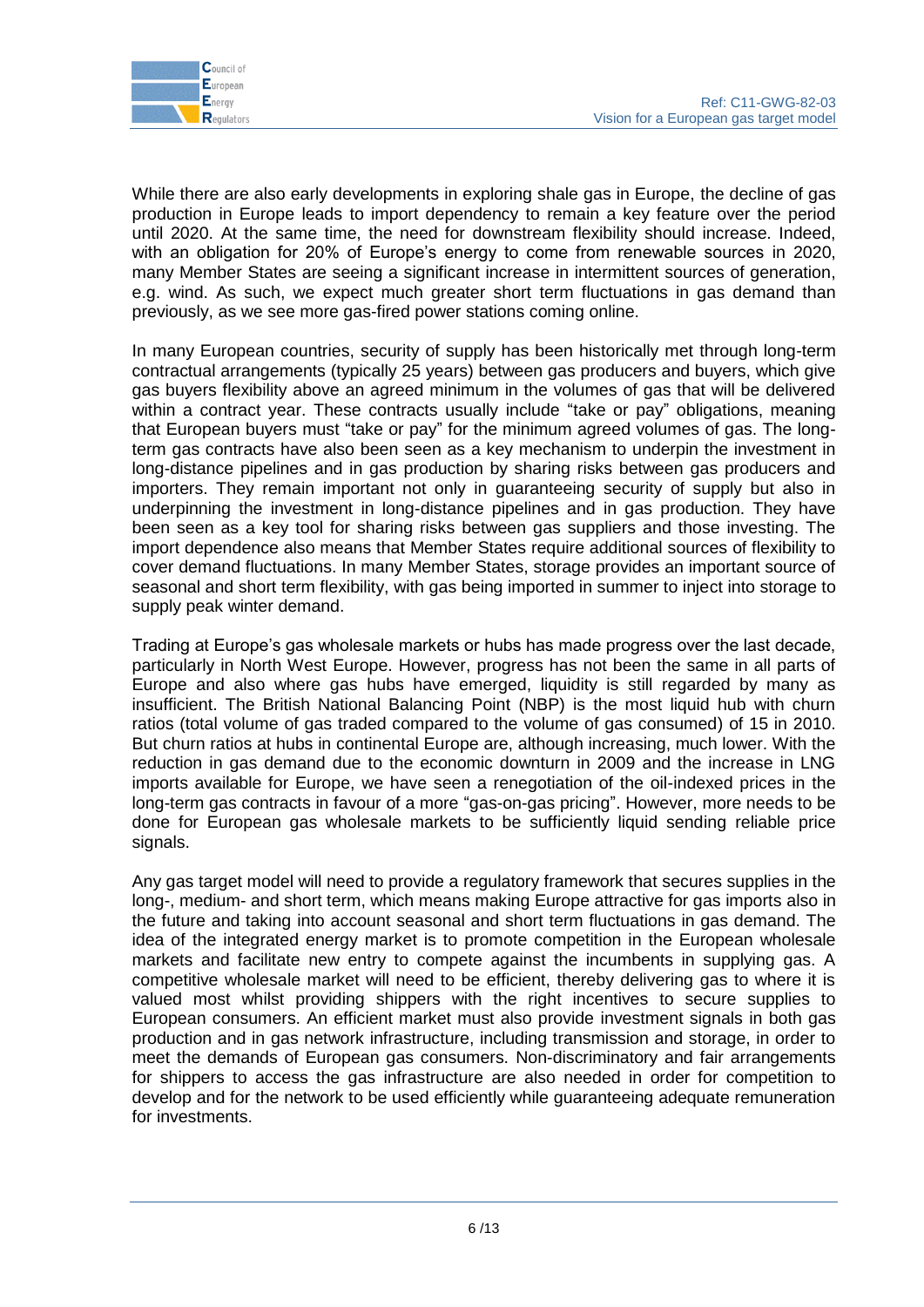

# *European legislation*

One of the key challenges in creating an integrated market is to put in place effective rules for facilitating cross-border trading and market integration between Member States. As such, the 3<sup>rd</sup> Package establishes a new regulatory framework for cross-border trade with the creation of the Agency for the Cooperation of Energy Regulators (ACER) and provisions for legally-binding European network codes to regulate cross-border aspects.

The European regulatory framework aims to improve efficiency in the use of cross-border capacity and to enhance competition through liquid wholesale markets. As part of the  $3<sup>rd</sup>$ Package the Gas Regulation<sup>5</sup> makes TSO wide entry-exit systems, in which entry capacities can be booked independently from exit capacities, obligatory by September 2011 and abolishes tariffs set on the basis of contract paths<sup>6</sup>. Measures are being pursued to open up network access to new entrants in a bid to foster greater competition. The Gas Directive<sup>7</sup> requires increased unbundling of the ownership and operation of gas networks from gas supply in order to remove potential for discrimination when granting network access. ACER has already finalised framework guidelines on capacity allocation mechanisms and gas balancing. These propose that cross-border network capacity should be sold through auctions as "bundled" products on a central booking platform. They also set out a vision for market-based balancing regimes, where liquid wholesale markets enable network users to balance their portfolio efficiently in response to incentives provided through cost-reflective imbalance charges. Work on other ACER framework guidelines is underway, including on harmonised tariff structures and interoperability which will all contribute to non-discrimination, effective competition and the efficient functioning of the market. Interlinkages and overlaps between the different topics need to be addressed in the course of the development of the framework guidelines in order to meet the overall objectives. The European Commission (Commission) is considering proposals to maximise cross-border capacity and to free-up unused capacity and offer it back to the market (Congestion Management Procedures or CMP guidelines). Other measures as e.g. included in the framework guideline on Gas Balancing are designed to promote liquidity in gas traded at hubs. However, in some Member States further steps in addition to the implementation of the envisaged network codes might be necessary.

The basis for the development of the vision for the European Gas Market is the full implementation of the  $3^{rd}$  Package. However, as of 29 November 2011, only 12 Member States have notified the Commission of full implementation of the  $3<sup>rd</sup>$  Package. With work progressing on the framework guidelines setting the objectives and principles for European network codes it became clear that there are important interactions between the different topics to which a high-level vision would add value.

<sup>1</sup>  $<sup>5</sup>$  Regulation (EC) 715/2009.</sup>

<sup>6</sup> Recital 19 Gas Regulation.

 $7$  Directive 2009/73/EC.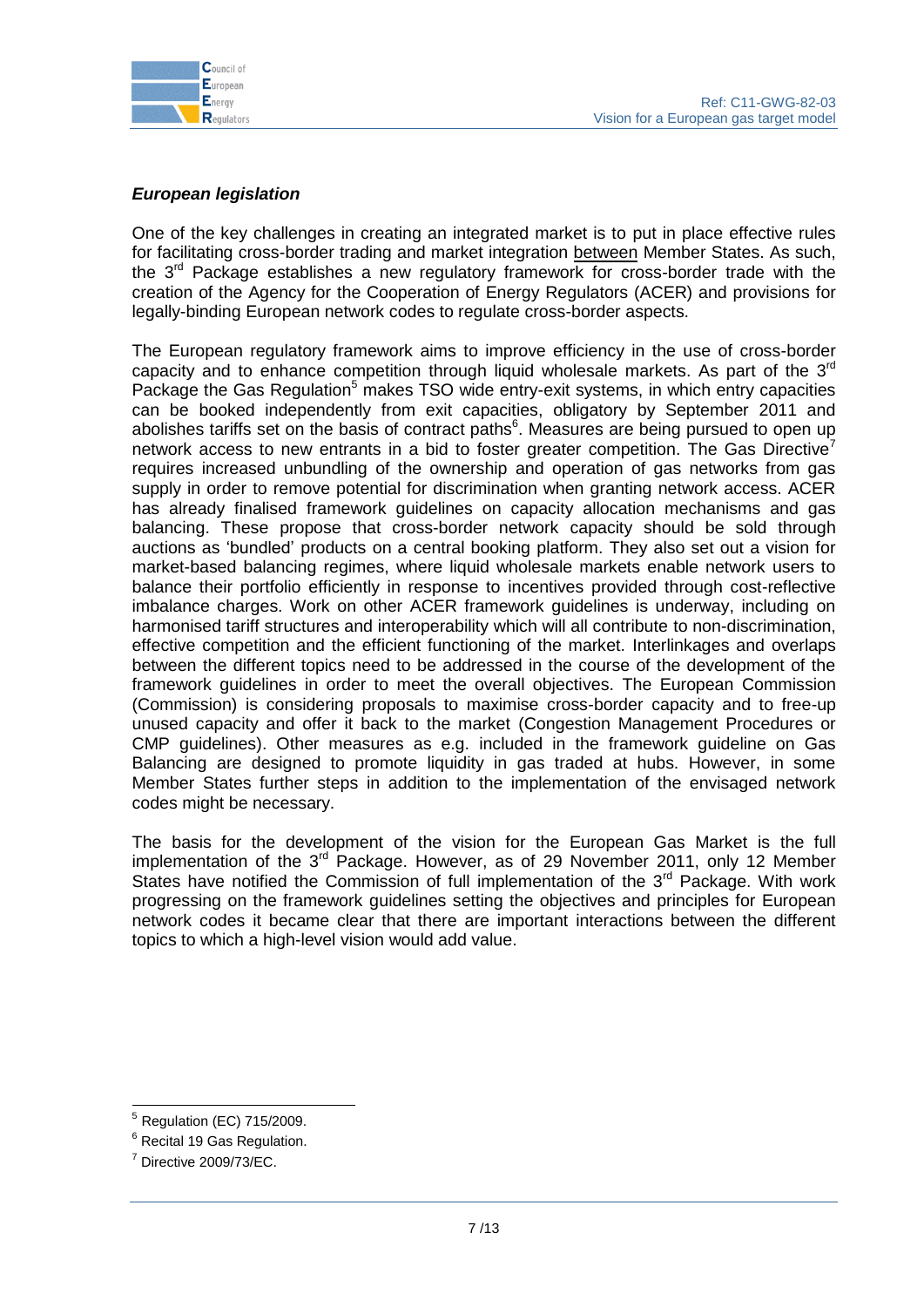

# <span id="page-7-0"></span>**3. CEER's vision on a target model for European gas markets**

Natural gas will continue to play an important role in Europe as a source for energy and as feedstock. The EU environmental policy goals, as e.g. the integration of intermitted power sources, will have a significant impact on the role of gas in the future. To master the challenges for the European gas markets ahead it is crucial to set a structural framework that allows that functioning markets do emerge.

The objective of an integrated and competitive European gas market that is sustainable, offers choice to customers and promotes security of supply is enshrined in the 3<sup>rd</sup> Package. The February 2011 European Council confirmed its commitment to this objective<sup>8</sup>, and set 2014 as the deadline for the completion of the internal market. This CEER vision paper considers both what can be put in place by 2014 and issues for a longer term vision until 2020.

All proposals made in this context, including all framework guidelines and network codes, will need to be able to deal with changes in supply or demand patterns. For example, any market rules will have to enable the gas industry to provide flexibility to electricity markets to support the increase in the amount of renewable power generation. Also, infrastructure development will have to be able to cope with changes in the sourcing of gas, by bringing about necessary investment in import infrastructure, whilst avoiding overinvestment and asset stranding.

# **Enabling functioning wholesale markets**

 $\overline{a}$ 

To achieve the objectives, functioning wholesale markets need to exist throughout the European Union. They will be structured as entry-exit zones, where entry capacity is allocated separately from exit capacity and any gas entered into the entry-exit zone can be delivered, at least commercially, to any exit point in that zone. The creation of entry-exit zones will facilitate the development of trading hubs. Harmonised market-based balancing arrangements will mean that TSOs" role on gas markets is reduced and the bulk of balancing actions is taken over by network users on the hubs. Transparency requirements have already become legally binding and will create a level playing field on each trading hub. We will observe reliable price signals which will indicate the value of gas on each hub for different timeframes.

Even where entry-exit zones have been put in place and the new market rules have been implemented, market liquidity may be insufficient. While the introduction of entry-exit systems, transparency rules and market-based balancing regimes may help, this in itself may not always be sufficient to create a liquid and functioning wholesale market. Functioning wholesale markets require a sufficient presence and low concentration of players active in the wholesale market, availability of gas from diverse sources, multitude of customers (i.e. sufficient demand for gas) as well as a certain level of trade in terms of the total volume of gas traded compared to the volume of gas consumed (i.e. churn ratios). To illustrate this, we believe that, as a reference, a set of parameters including a churn rate of 8, a Herfindahl-

<sup>8</sup> European Council – Conclusions – 4 February 2011, [http://www.consilium.europa.eu/uedocs/cms\\_data/docs/pressdata/en/ec/119175.pdf](http://www.consilium.europa.eu/uedocs/cms_data/docs/pressdata/en/ec/119175.pdf)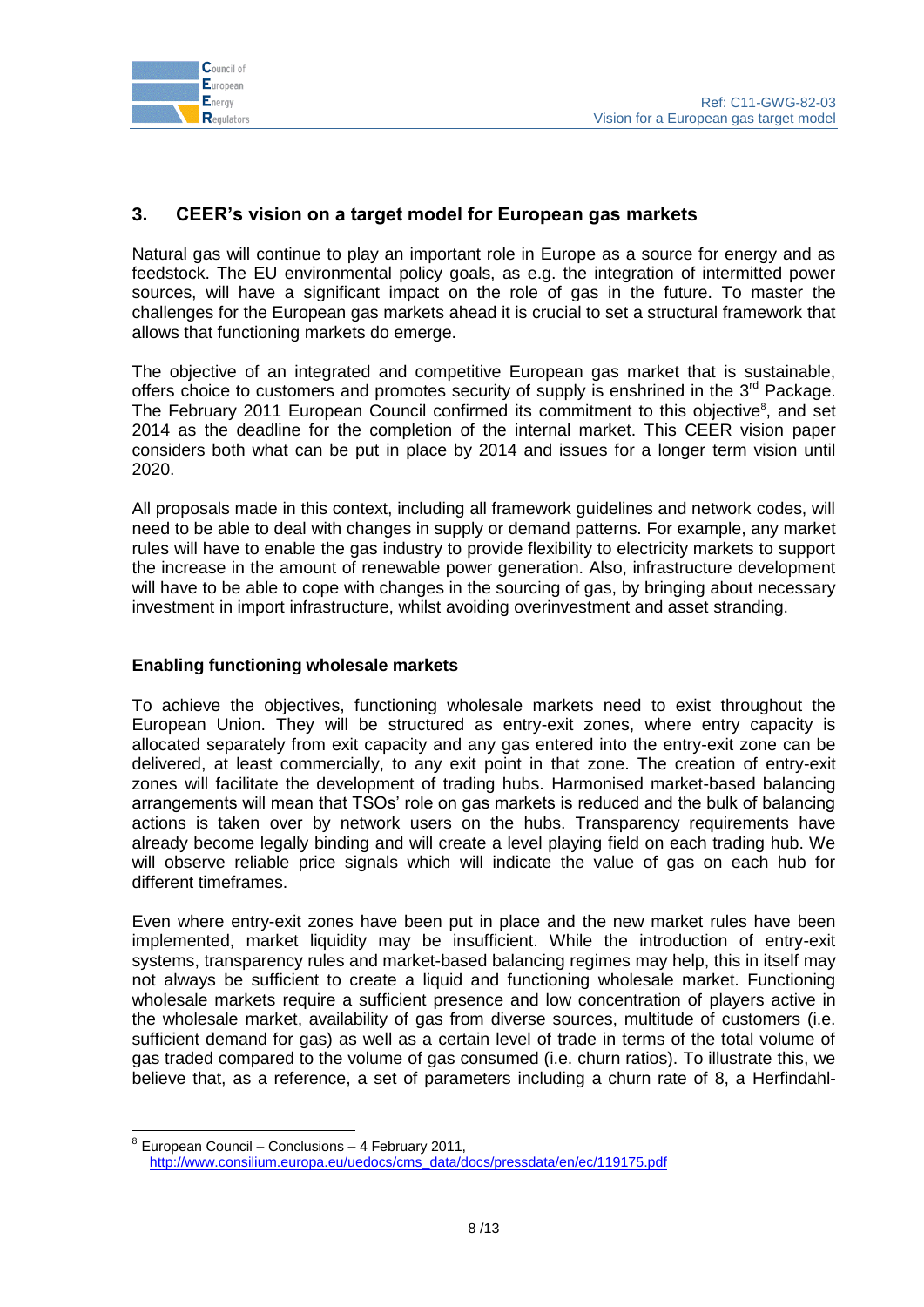

Hirschmann Index (HHI) below 2000<sup>9</sup>, gas being available from at least 3 different sources, a total gas demand within the entry-exit zone of at least 20bcm and a Residual Supply Index  $(RSI<sup>10</sup>)$  of more than 110% for more than 95% of days per year are desirable. The values mentioned are meant as indication.

CEER calls on each NRA to publish a review of its market liquidity and market integration by 31 December 2012 and to explore whether additional measures are needed to improve the functioning of the wholesale market. These reports shall be conducted in cooperation with adjacent NRAs to explore whether there is mutual benefit in joint actions. Such actions could include mandatory release programmes whereby those with significant market power are obliged to sell their gas on wholesale markets, improving the efficiency of interconnector flows or changing the shape of entry-exit zones. This could be done through merging them or, in the interim, by creating trading regions which create a common entry-exit zone for transmission and a single virtual point for trading gas between at least two Member States (or parts thereof) but maintain "national end-user zones" in different Member States for distribution and balancing of forecasting errors. Whilst considering merging zones or setting up trading regions one must carefully weigh costs and benefits and consider their distribution between the relevant zones.

# **Recommendation 1:**

1

As a first very crucial step, the  $3<sup>rd</sup>$  Energy Package in general and the entry-exit systems in particular need to be implemented in all Member States as required by Article 13 of the Gas Regulation. National Regulatory Authorities (NRAs) shall then assess market liquidity and the degree of market integration in close cooperation with each other. Member States, TSOs and other interested stakeholders shall be involved in this work, within the framework of the Gas Regional Initiatives<sup>11</sup>. Where necessary for creating functioning wholesale markets, NRAs shall explore measures to improve market liquidity and the degree of market integration. These measures may be of a national nature, but could also include joint actions with neighbouring markets, for example improving the efficiency of interconnection arrangements or the creation of market areas or trading regions into which network access to the European gas market could be structured so that every final consumer is accessible from a functioning wholesale market. This assessment, as well as the development of options to bring about functioning and integrated wholesale markets, shall be concluded by 31 December 2012.

HHI must never be judged in isolation. It is key to consider the relevant market evolvement when calculating HHI, for instance including evolving control over LNG and shale gas resources. HHI in itself is not the issue in the context of the functioning market. What matters is the actual behavior of market parties and trust of market parties in the development of the functioning of the gas market(s).

 $10$  RSI = (total supply – largest seller's supply) / total demand.

<sup>11</sup>[http://www.acer.europa.eu/portal/page/portal/ACER\\_HOME/Activities/Regional\\_Initiatives/Gas\\_Regional\\_Initiati](http://www.acer.europa.eu/portal/page/portal/ACER_HOME/Activities/Regional_Initiatives/Gas_Regional_Initiatives) [ves](http://www.acer.europa.eu/portal/page/portal/ACER_HOME/Activities/Regional_Initiatives/Gas_Regional_Initiatives)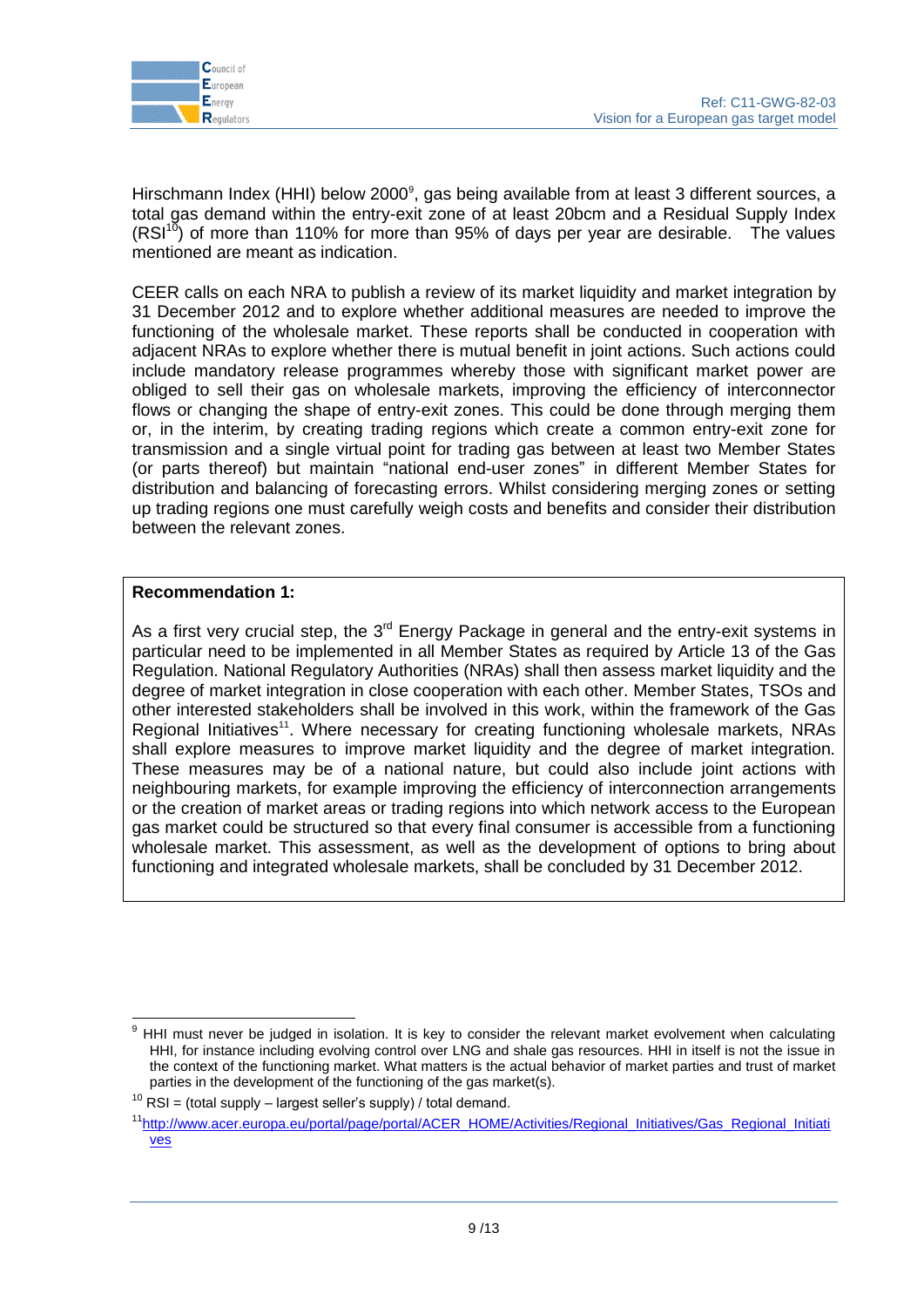

In case the concept of trading regions – as an intermediate step – is deemed appropriate, it shall be ensured that there is one virtual trading point and that gas can be transported between the trading region and end-user zones without constraints. A cost benefit analysis shall be carried out to assess the economic viability of any proposed measures. The respective Member States, NRAs and TSOs shall implement the identified measures in the framework of the Gas Regional Initiatives by September 2014.

# **Connecting functioning wholesale markets**

In order to connect wholesale markets, it is important that interconnector capacity is used efficiently, i.e. that all market participants can access it, unused capacity is offered back to the market and capacity is used such that gas flows from low priced areas to high priced areas.

Gas transmission networks will be owned and operated by certified transmission companies under the  $3<sup>rd</sup>$  Package which will help to ensure that they do so in a non-discriminatory and efficient manner. To purchase network capacity, network users will have to participate in auctions, as set out in ENTSOG"s capacity allocation network code. These will offer a small set of standardised bundled products (instead of selling entry/exit capacity products per interconnection point separately) on a central booking platform. Tariffs will be set in a way that they are transparent, cost reflective, non-discriminatory and promote efficient investment. ACER is therefore examining in its consultation on the scope of the transmission tariff structures framework guideline how reserve prices in the long- and short term should be set in order to encourage efficient system use in both the long- and the short run. ACER will present the outcome of this consultation, as well as a first outline of the framework guidelines on harmonised transmission tariff structures at a future meeting of the Madrid Forum.

In order to tackle contractual congestion and to ensure the efficient use of interconnection capacity efficient allocation mechanisms for capacity in the short term are also necessary. This capacity may be available because there was no demand for it at the long-term auctions or it was not offered in the long-term auctions (the framework guidelines envisage retaining 10% of capacity for the short term) or it has become available through congestion management procedures. Explicit auctions are more efficient than current first-come-firstserved arrangements and require shippers to coordinate buying network capacity with gas in order to trade across borders, which may be challenging in short timescales. Therefore, a platform (whether it is operated by TSOs or third parties such as exchanges or hub operators) whereby shippers can submit bids and offers for cross-border gas trades and capacity is implicitly allocated to these trades may be a more efficient alternative. Under implicit allocation, market participants submit bids and offers onto the platform to buy and sell gas on two (or more) entry-exit zones. The platform collates all bids and offers into a single "bid-offer ladder", TSOs provide details on the available interconnection capacity between the entry-exit zones and those bids and offers with the greatest price spread will be accepted until the capacity is fully used or wholesale gas prices converge. As gas is traded on a continuous basis an approach to implicit allocation, which is appropriate for the gas market, has to be ensured. As such, it may be preferable for the implicit capacity allocation to be a continuous process or to be repeated several times during the gas day to facilitate shippers" and traders" within-day gas trading rather than on a purely day-ahead basis. This would allow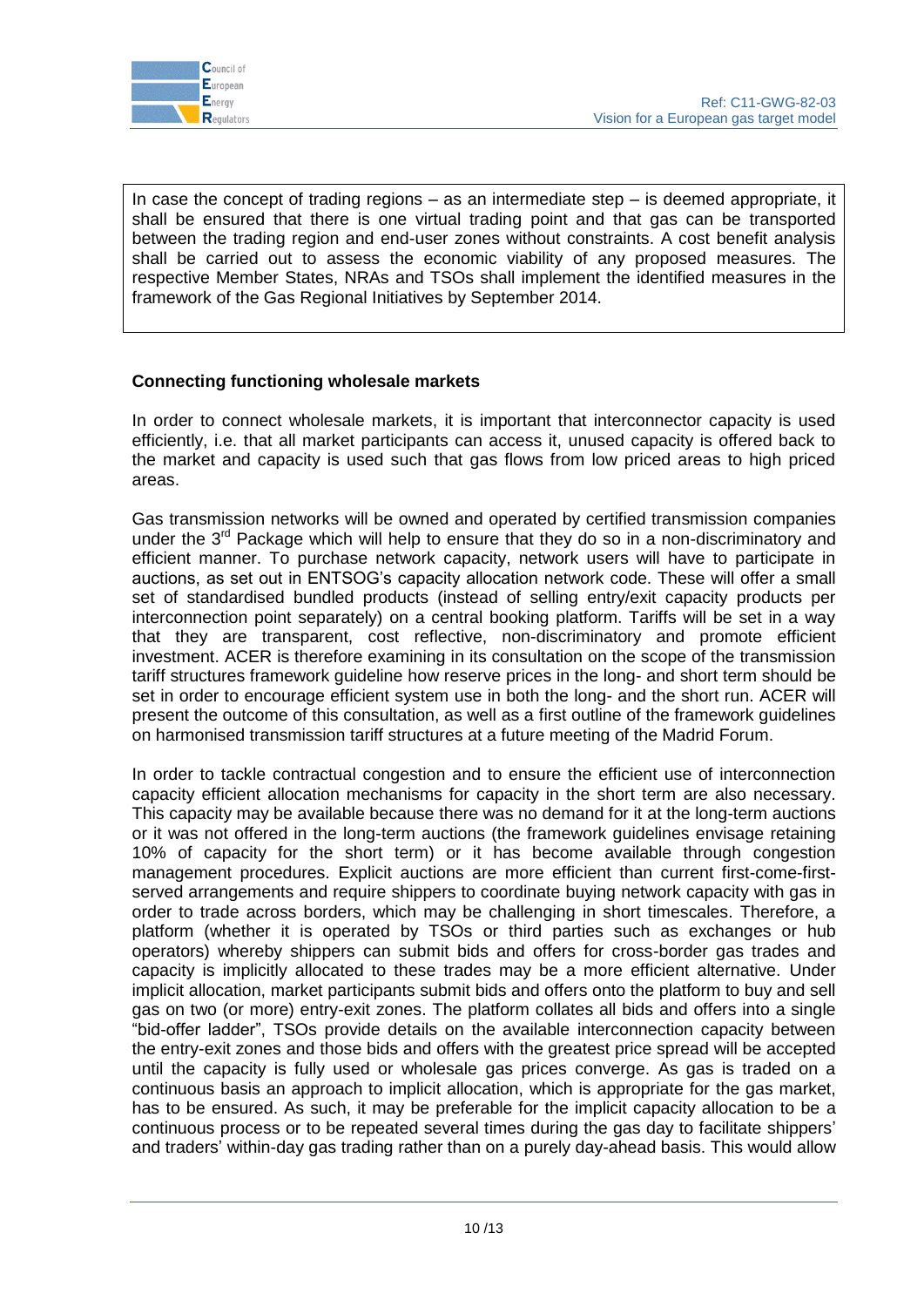

optimised cross-border trades between the two markets, providing greater price convergence when there is sufficient physical interconnection capacity between the two markets but allowing price divergence when the interconnection is insufficient.

# **Recommendation 2**:

The Commission, Member States, ACER, regulators and TSOs shall cooperate to ensure that the capacity allocation mechanisms (CAM) network code and the Commission"s congestion management proposals (CMP guideline) are adopted and implemented on all interconnection points as soon as possible but by 1 January 2014 at the latest.

In their review of market liquidity and market integration (set out above), NRAs shall consider whether measures, such as implicit auctions, would improve the efficiency in the use of interconnection capacity. Keeping in mind that the ultimate goal of the internal gas market is to achieve functioning markets, regulators, Member States, TSOs and market participants should cooperate to conduct pilot projects that design and trial an implicit capacity allocation mechanism between at least two entry-exit zones in different Member States. Regulators recommend that the initial conclusions of these pilot projects are presented by early 2013. Experience gained in these pilot projects shall be used to agree on a common understanding of the meaning of implicit capacity allocation for gas markets.

The assessment of market liquidity and the degree of market integration (as set out above) should also address the question whether more measures need to be taken to ensure a more efficient use of interconnection capacity and this should be reflected in the proposed measures.

# **Ensuring secure supply and economic investment**

The question arises of whether the approach described above suffices as the longer term vision beyond 2014 for a single European gas market or whether further efficiencies can be achieved. Functioning wholesale markets with liquid trading hubs will generate strong price signals which will continue to allow the European gas industry to make long-term commitments where this is needed (for example to external gas suppliers or for the purposes of infrastructure development). European regulators consider that removing (implicit) destination clauses (as required by European legislation) and contractual paths, introducing auctions and standardised capacity products, which are appropriately coordinated at interconnection points, will provide a solid basis for long-term bookings. These arrangements should promote the development of competitive wholesale gas markets.

It will be important that efficient investments in network interconnection capacity take place. One way to support this is for network users to signal their willingness to pay for this additional capacity. Historically, the main mechanisms for this have been Open Season procedures. NRAs propose to implement and design a harmonised approach in which the same principle can be applied on a coordinated and ongoing basis, whilst ensuring that incumbents do not hinder market access for new entrants. This approach shall be market based and consistent with measures proposed in the framework guideline and network code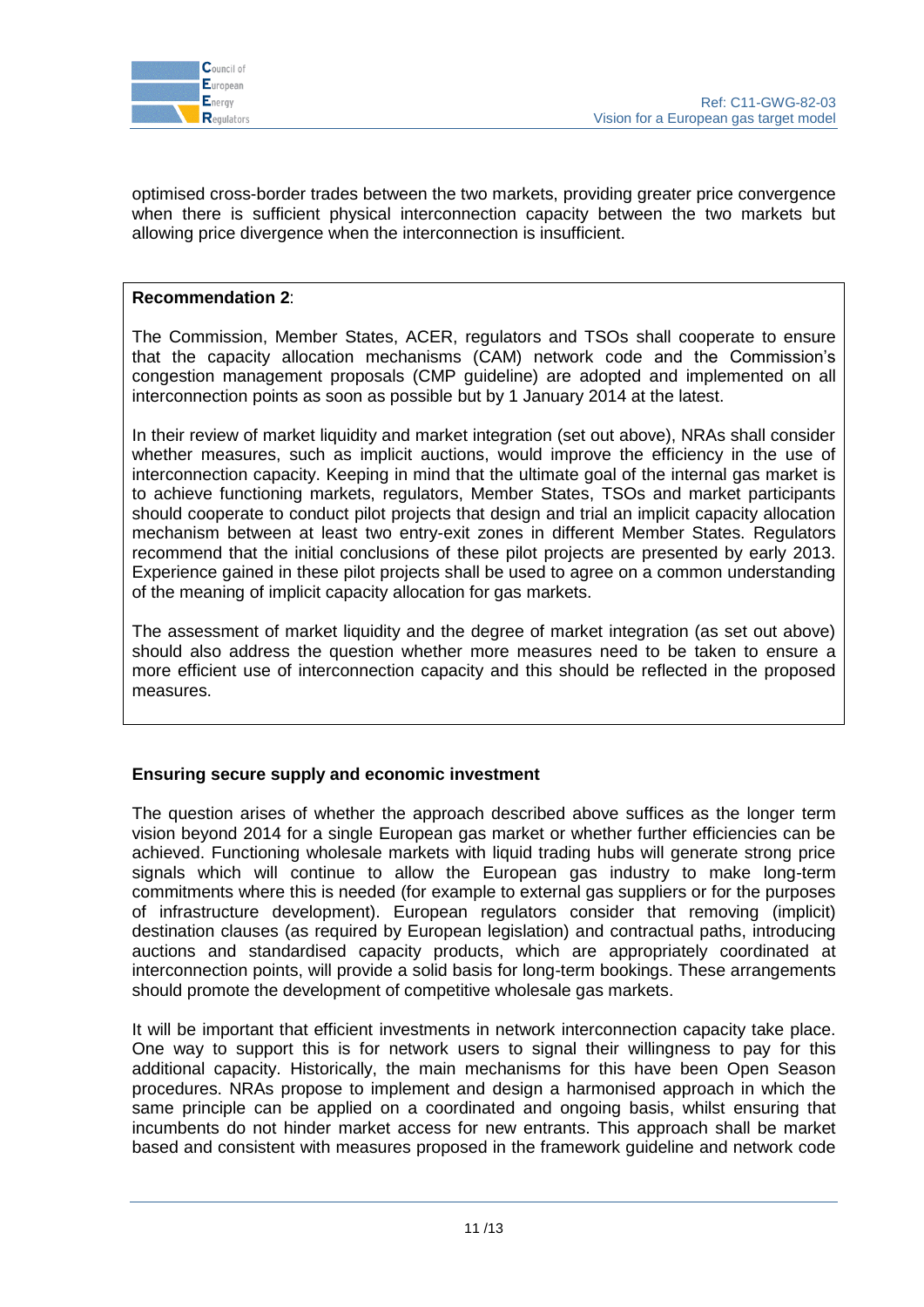

on capacity allocation mechanisms as well as the Commission"s proposal for congestion management procedures to eliminate physical congestion. This would e.g. entail a regular "bidding" process for testing shippers" commitment to book new interconnection capacity. TSOs would define the relevant costs of a potential investment at a cross-border point. Shippers would submit bids to the TSOs to buy "new capacity" on a firm basis<sup>12</sup> at this crossborder point, before the investment was made. If the bids received by the TSOs to pre-book the new capacity cover a pre-determined percentage of the overall investment costs, the investment would be approved. This can help ensure efficient investment and reduce the risk of asset stranding. The rules for this process need to be known upfront by all market participants. This system would require close cooperation between the relevant national regulators at the cross-border point to agree on the design of this "market test".

# **Recommendation 3:**

CEER, in consultation with stakeholders, will develop proposals how to identify and integrate new capacity, based on market demand established through coordinated market-based procedures. CEER includes this topic in its work plan 2012.

#### **Evolution of a gas target model**

European Energy Regulators note that the gas target model has been developed under the current legal framework and existing market structures in Europe. The model should be evaluated and if necessary further developed after the implementation of the network codes on capacity allocation mechanisms, gas balancing, harmonised transmission tariffs and gas interoperability in 2013 as well as in the light of the work on incremental capacities in 2012 and their practical implementation. In this context a change of market structure may result from the integration of renewable energy and the increasing interrelation between gas and electricity markets. An evaluation against these developments may be necessary for further development as well.

 $12$ In other words they would commit to buying the capacity before the investment is made. If the investment is made, they would be liable to paying the price for the capacity. Equally, if the investment is subsequently not made, they would not pay and would be reimbursed if they had.